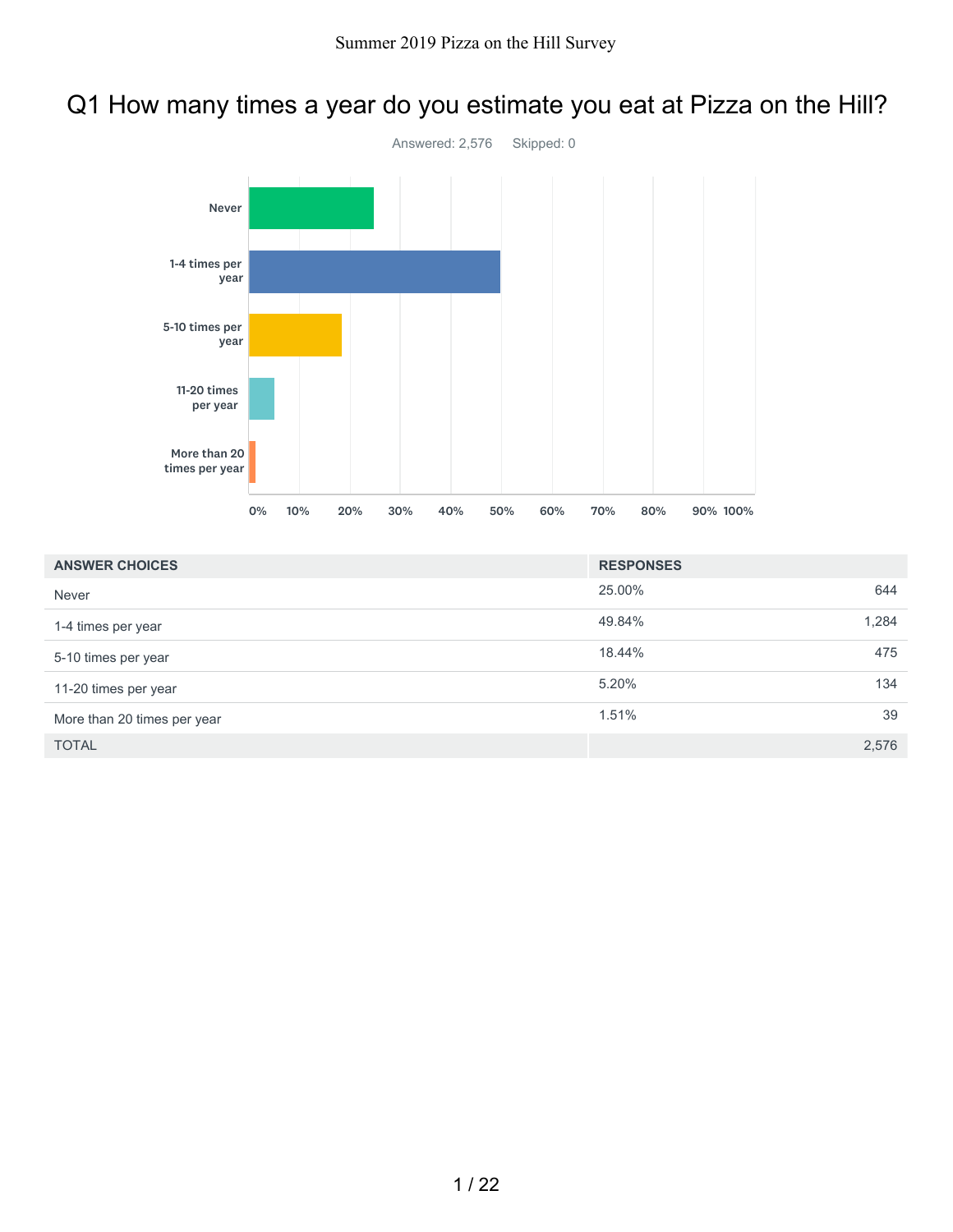## Q2 What are the main reasons you choose not to go to Pizza on the Hill? (Choose all that apply)



| <b>ANSWER CHOICES</b>                      | <b>RESPONSES</b> |     |
|--------------------------------------------|------------------|-----|
| I didn't know about it                     | 5.44%            | 33  |
| Quality of food                            | 25.04%           | 152 |
| Quality of service                         | 1.81%            | 11  |
| Cost                                       | 5.27%            | 32  |
| Ingredients/menu items don't match my diet | 15.82%           | 96  |
| Reputation                                 | 6.75%            | 41  |
| Other (please specify)                     | 39.87%           | 242 |
| <b>TOTAL</b>                               |                  | 607 |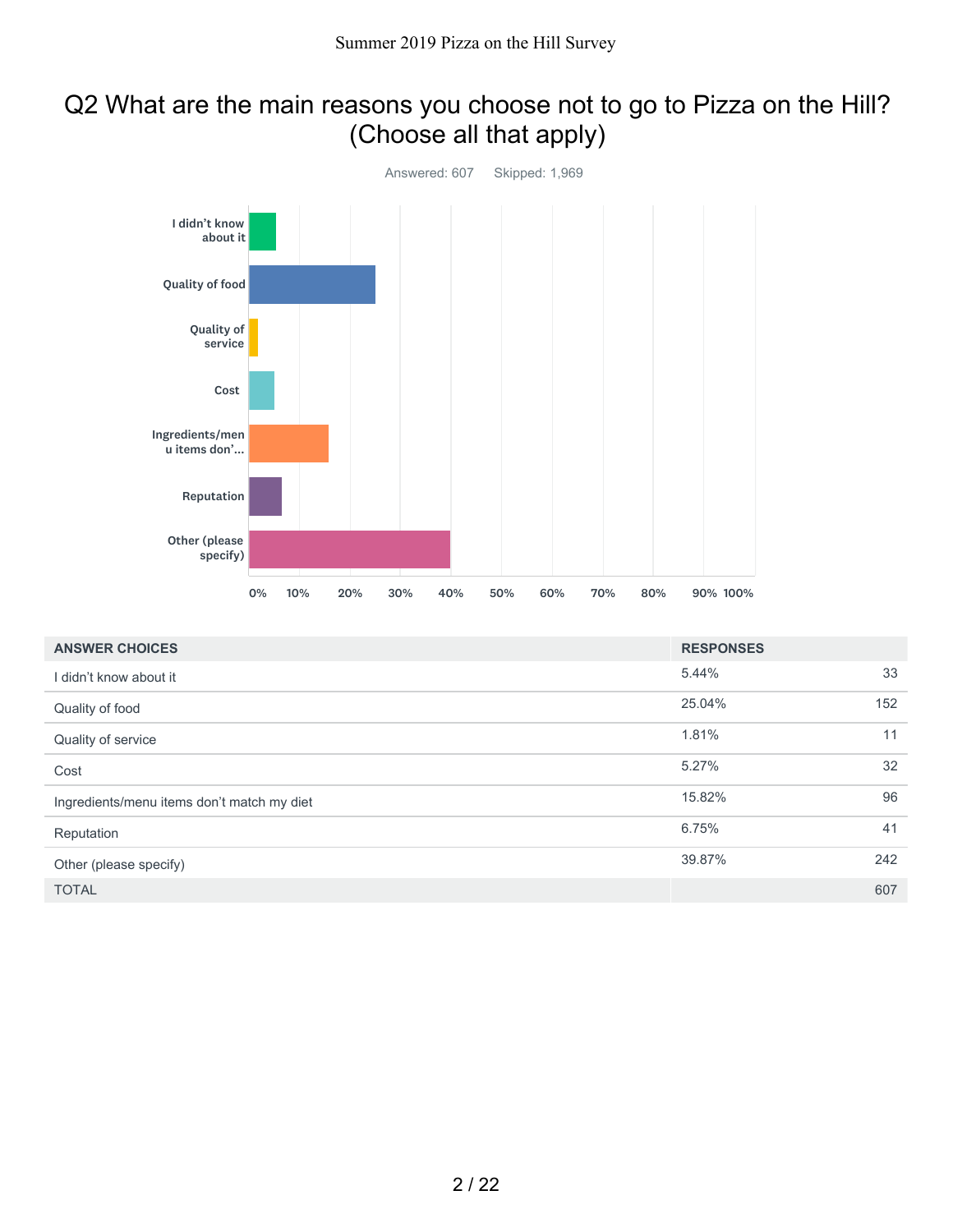### Q3 What factors encourage you to go to Pizza on the Hill? (Choose all that apply)



| <b>ANSWER CHOICES</b>                  | <b>RESPONSES</b> |       |
|----------------------------------------|------------------|-------|
| Convenience                            | 82.61%           | 1,558 |
| Good food                              | 32.56%           | 614   |
| Family friendly (playground/play room) | 45.76%           | 863   |
| Good service                           | 12.09%           | 228   |
| Outdoor seating                        | 41.20%           | 777   |
| View of Bennett Flat Meadow            | 7.53%            | 142   |
| Proximity to my home                   | 63.68%           | 1,201 |
| Other (please specify)                 | 8.70%            | 164   |
| Total Respondents: 1,886               |                  |       |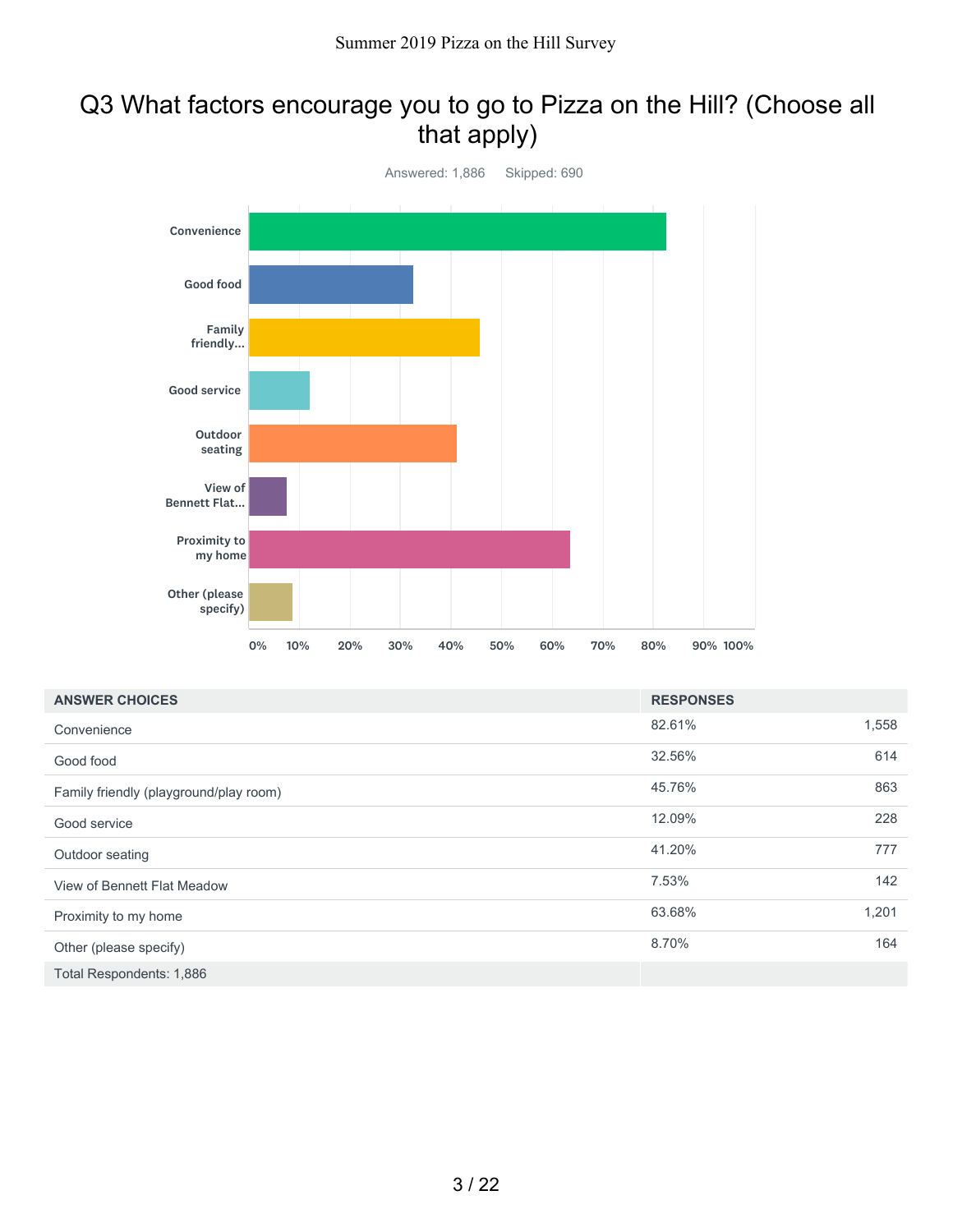## Q4 Have you been to Pizza on the Hill since July 4 of this summer (between July 4, 2019 and now)?



| <b>ANSWER CHOICES</b> | <b>RESPONSES</b> |       |
|-----------------------|------------------|-------|
| Yes                   | 37.01%           | 698   |
| <b>No</b>             | 62.99%           | 1,188 |
| <b>TOTAL</b>          |                  | 1,886 |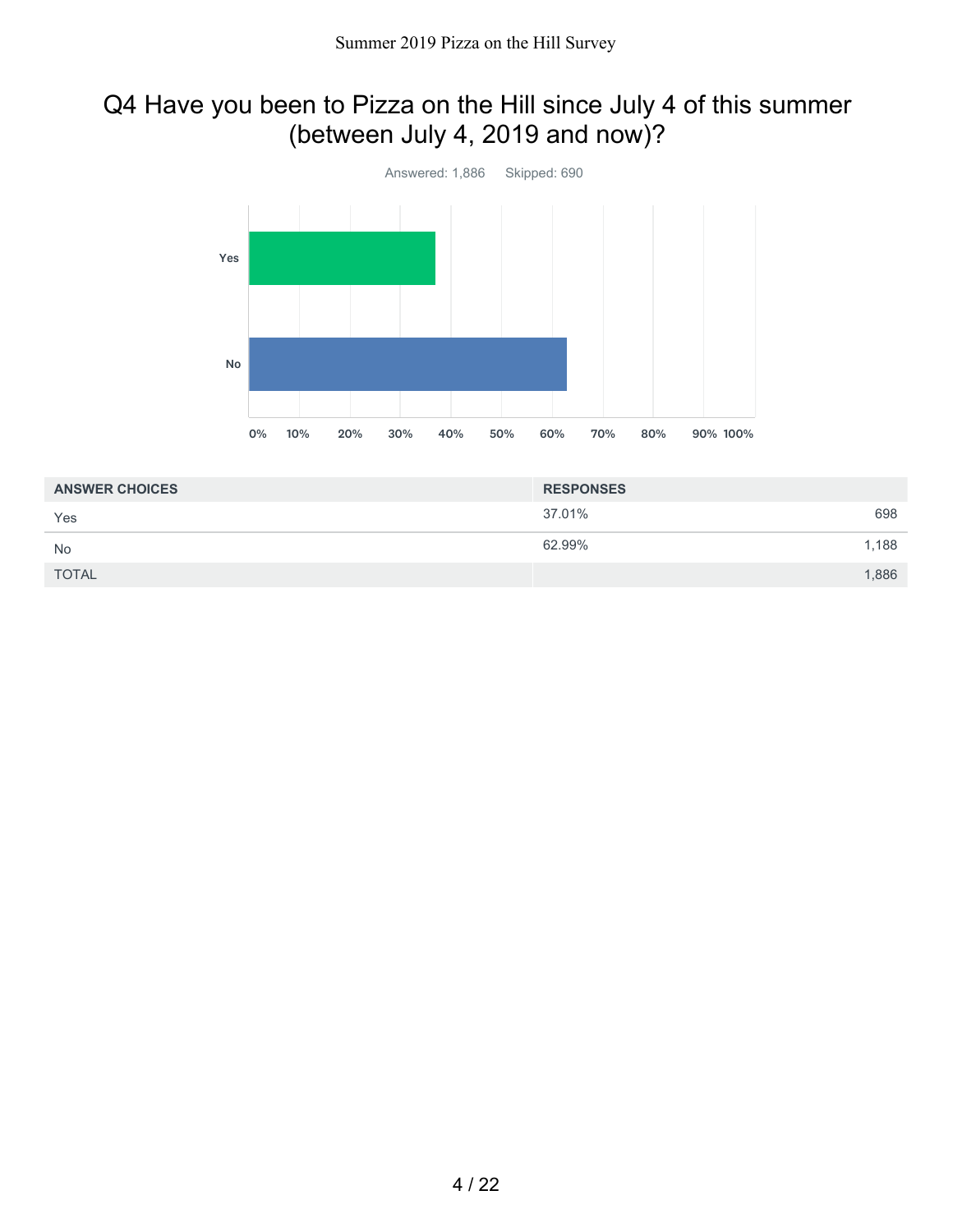#### Q5 Did you notice that there is a new counter ordering process, where you don't have to wait for a server to come to your table?



| <b>ANSWER CHOICES</b> | <b>RESPONSES</b> |     |
|-----------------------|------------------|-----|
| Yes                   | 79.20%           | 518 |
| <b>No</b>             | 20.80%           | 136 |
| <b>TOTAL</b>          |                  | 654 |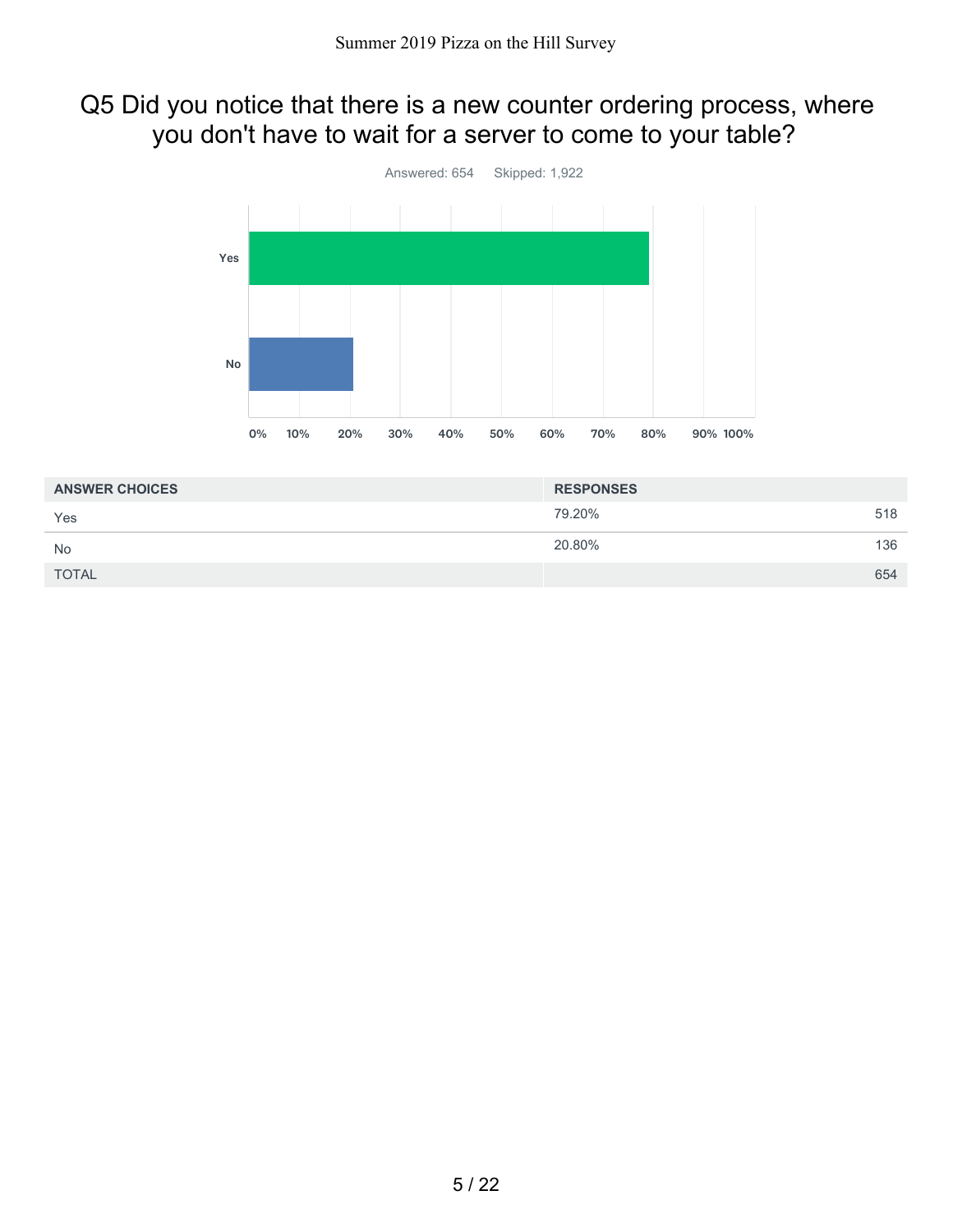

# Q6 Please rate the new counter ordering process.

| <b>ANSWER CHOICES</b> | <b>RESPONSES</b> |     |
|-----------------------|------------------|-----|
| I love it             | 8.10%            | 53  |
| I like it             | 25.69%           | 168 |
| Neutral               | 31.04%           | 203 |
| l dislike it          | 13.46%           | 88  |
| I hate it             | 6.42%            | 42  |
| N/A                   | 15.29%           | 100 |
| <b>TOTAL</b>          |                  | 654 |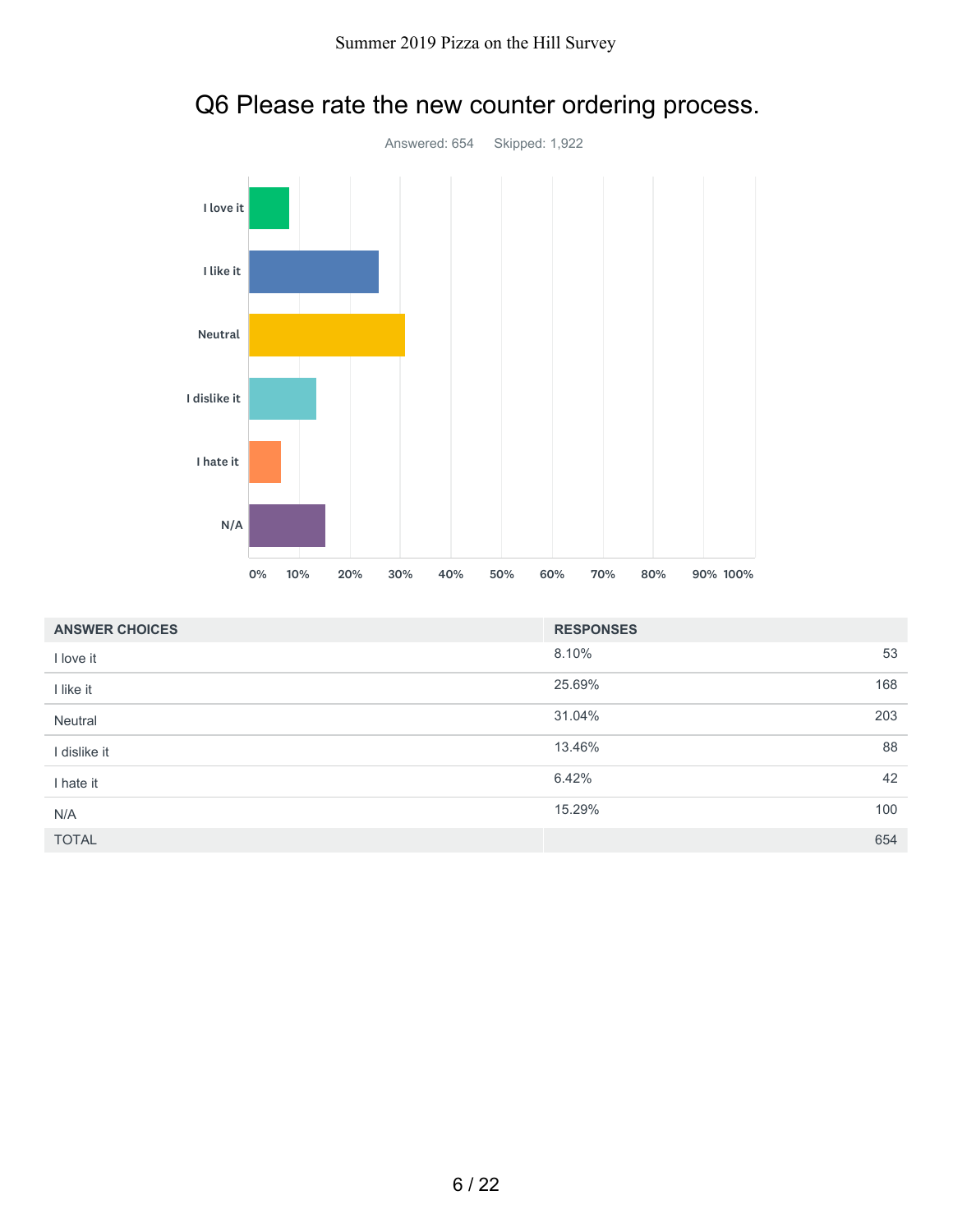#### Q7 Please rate the menu at POTH, based on your most recent experience.

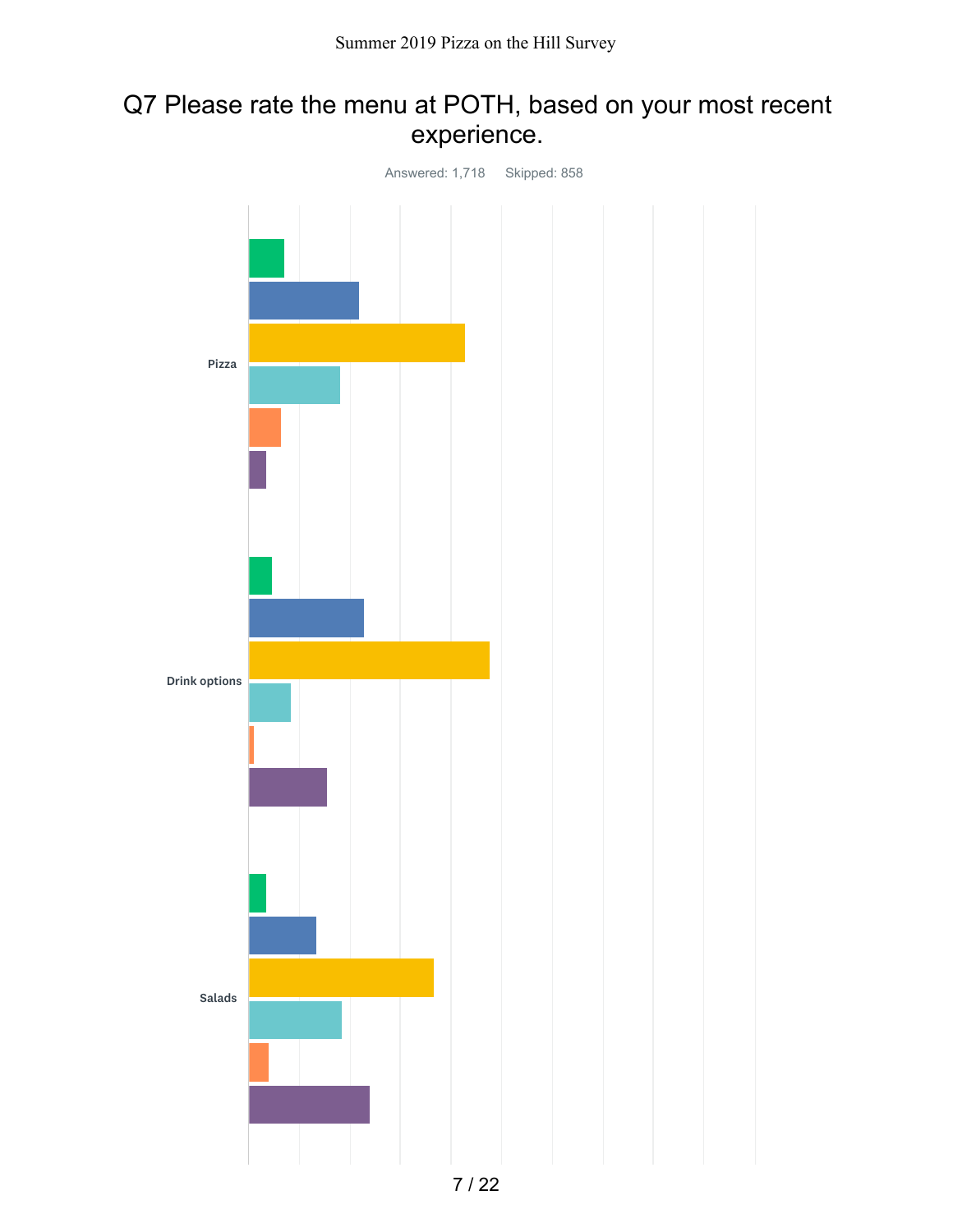

#### Summer 2019 Pizza on the Hill Survey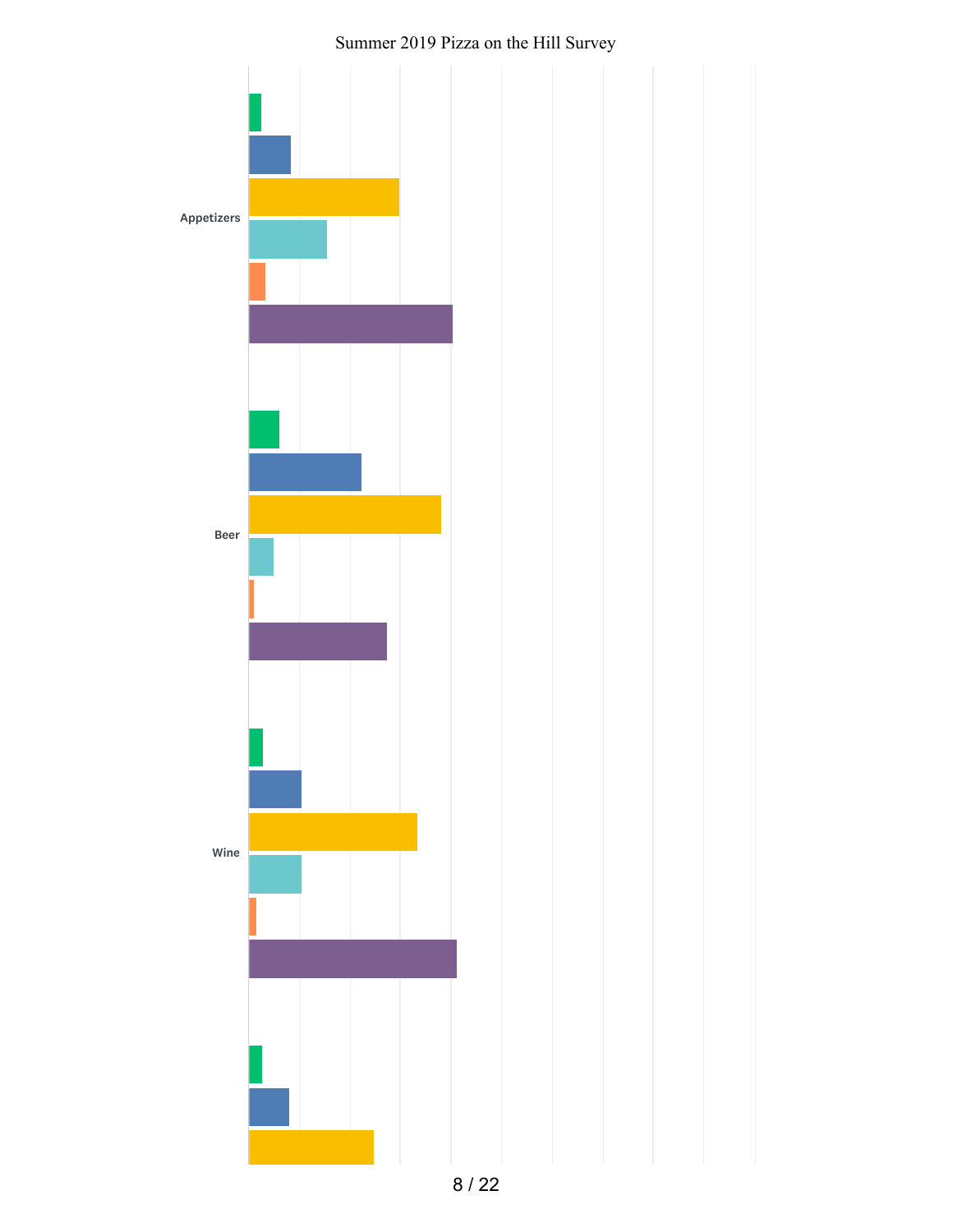#### Summer 2019 Pizza on the Hill Survey



Not good at all N/A

|                         | <b>EXCELLENT</b> | <b>VERY</b><br><b>GOOD</b> | <b>GOOD</b>   | <b>NOT VERY</b><br><b>GOOD</b> | <b>NOT GOOD AT</b><br><b>ALL</b> | N/A             | <b>TOTAL</b> | <b>WEIGHTED</b><br><b>AVERAGE</b> |
|-------------------------|------------------|----------------------------|---------------|--------------------------------|----------------------------------|-----------------|--------------|-----------------------------------|
| Pizza                   | 7.12%<br>122     | 21.89%<br>375              | 42.79%<br>733 | 18.10%<br>310                  | 6.48%<br>111                     | 3.62%<br>62     | 1,713        | 2.95                              |
| <b>Drink</b><br>options | 4.59%<br>76      | 22.89%<br>379              | 47.71%<br>790 | 8.27%<br>137                   | 1.03%<br>17                      | 15.52%<br>257   | 1,656        | 2.74                              |
| Salads                  | 3.47%<br>58      | 13.41%<br>224              | 36.56%<br>611 | 18.43%<br>308                  | 4.07%<br>68                      | 24.06%<br>402   | 1,671        | 3.08                              |
| Appetizers              | 2.43%<br>40      | 8.45%<br>139               | 29.97%<br>493 | 15.38%<br>253                  | 3.40%<br>56                      | 40.36%<br>664   | 1,645        | 3.15                              |
| Beer                    | 6.11%<br>102     | 22.41%<br>374              | 38.17%<br>637 | 5.03%<br>84                    | 0.96%<br>16                      | 27.32%<br>456   | 1,669        | 2.62                              |
| Wine                    | 2.91%<br>48      | 10.54%<br>174              | 33.37%<br>551 | 10.36%<br>171                  | 1.64%<br>27                      | 41.19%<br>680   | 1,651        | 2.95                              |
| Kids Menu               | 2.77%<br>45      | 8.12%<br>132               | 24.98%<br>406 | 7.02%<br>114                   | 1.60%<br>26                      | 55.51%<br>902   | 1,625        | 2.92                              |
| <b>Desserts</b>         | 1.17%<br>19      | 3.21%<br>52                | 12.24%<br>198 | 6.24%<br>101                   | 2.16%<br>35                      | 74.97%<br>1,213 | 1,618        | 3.20                              |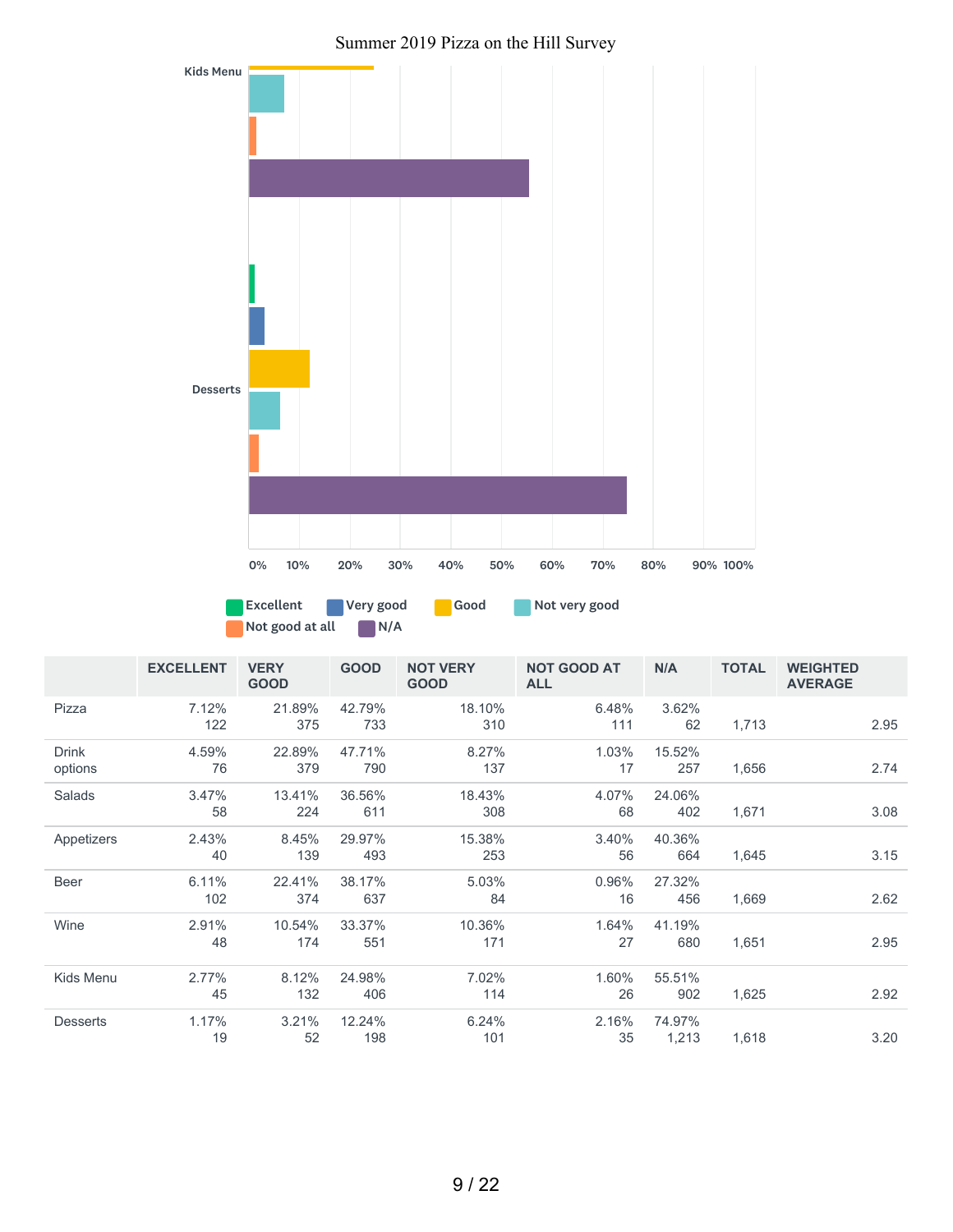#### Q8 What would you like to see on the menu at Pizza on the Hill that is not currently available?

Answered: 1,152 Skipped: 1,424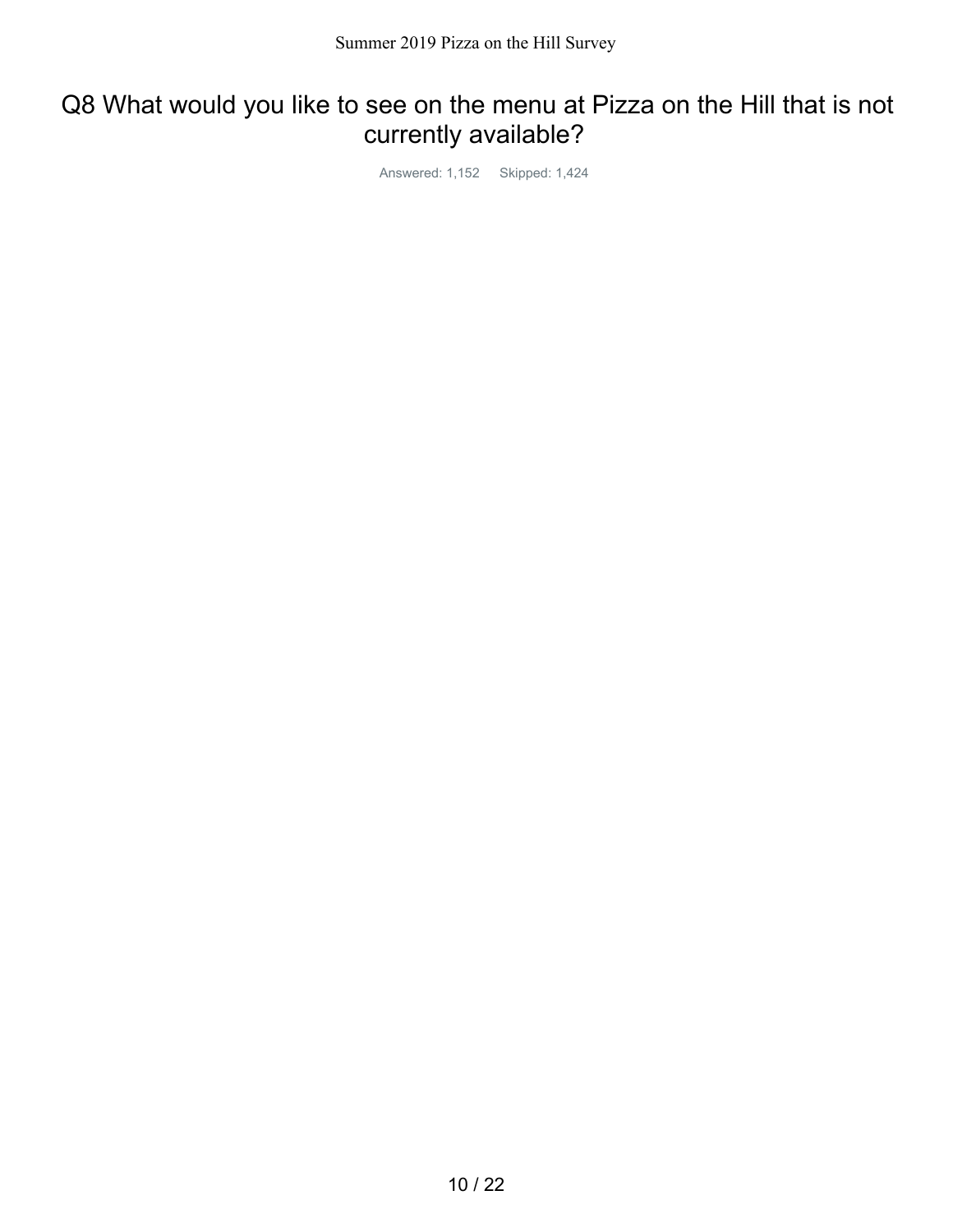#### Q9 Which of the following best describes how you feel about the value at Pizza on the Hill?



| <b>ANSWER CHOICES</b> | <b>RESPONSES</b> |       |
|-----------------------|------------------|-------|
| Very good value       | 11.87%           | 195   |
| Fairly good value     | 32.62%           | 536   |
| Average value         | 39.50%           | 649   |
| Somewhat poor value   | 12.11%           | 199   |
| Very poor value       | 3.90%            | 64    |
| <b>TOTAL</b>          |                  | 1,643 |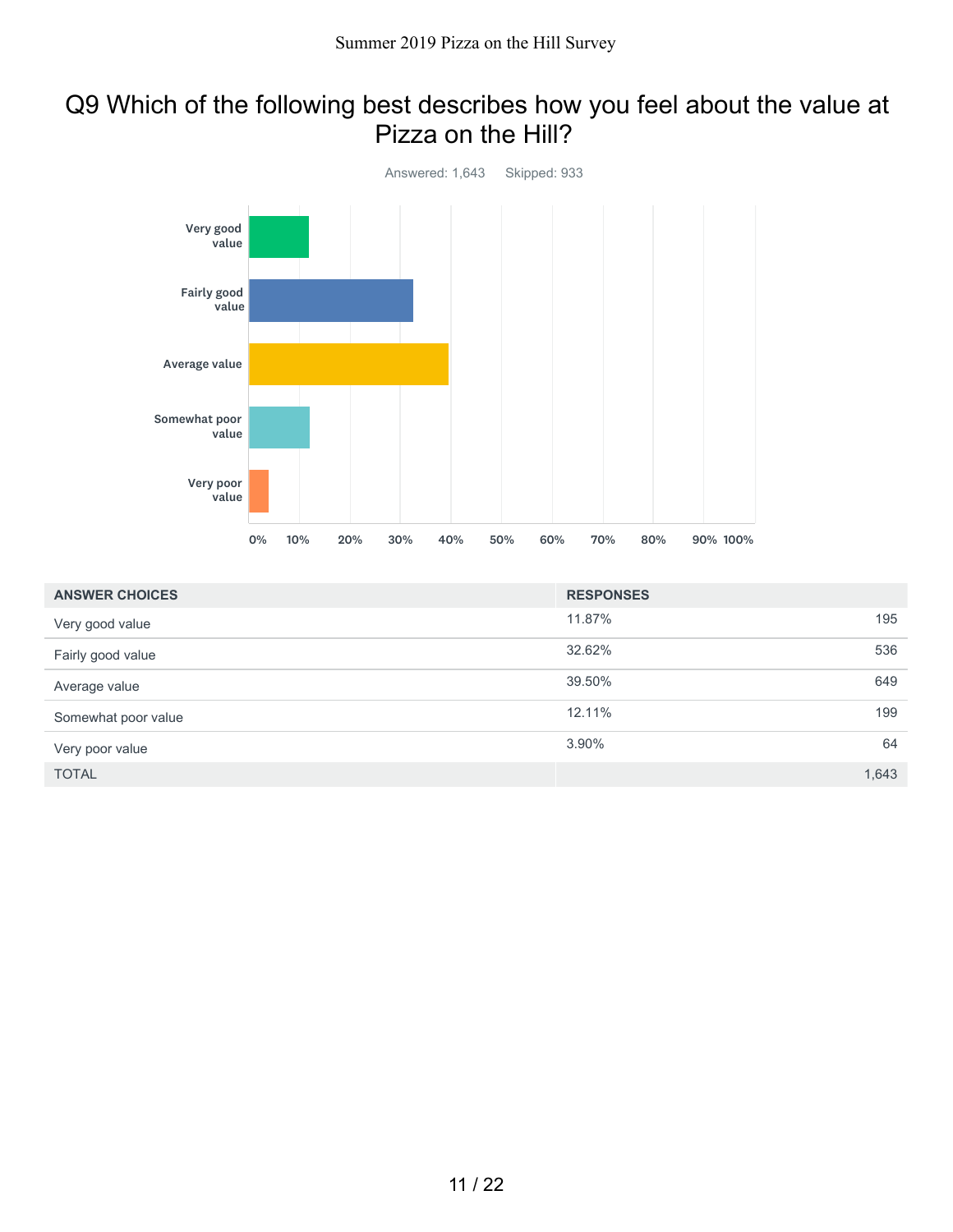## Q10 Please check all words that you would associate with Pizza on the Hill (Check all that apply)

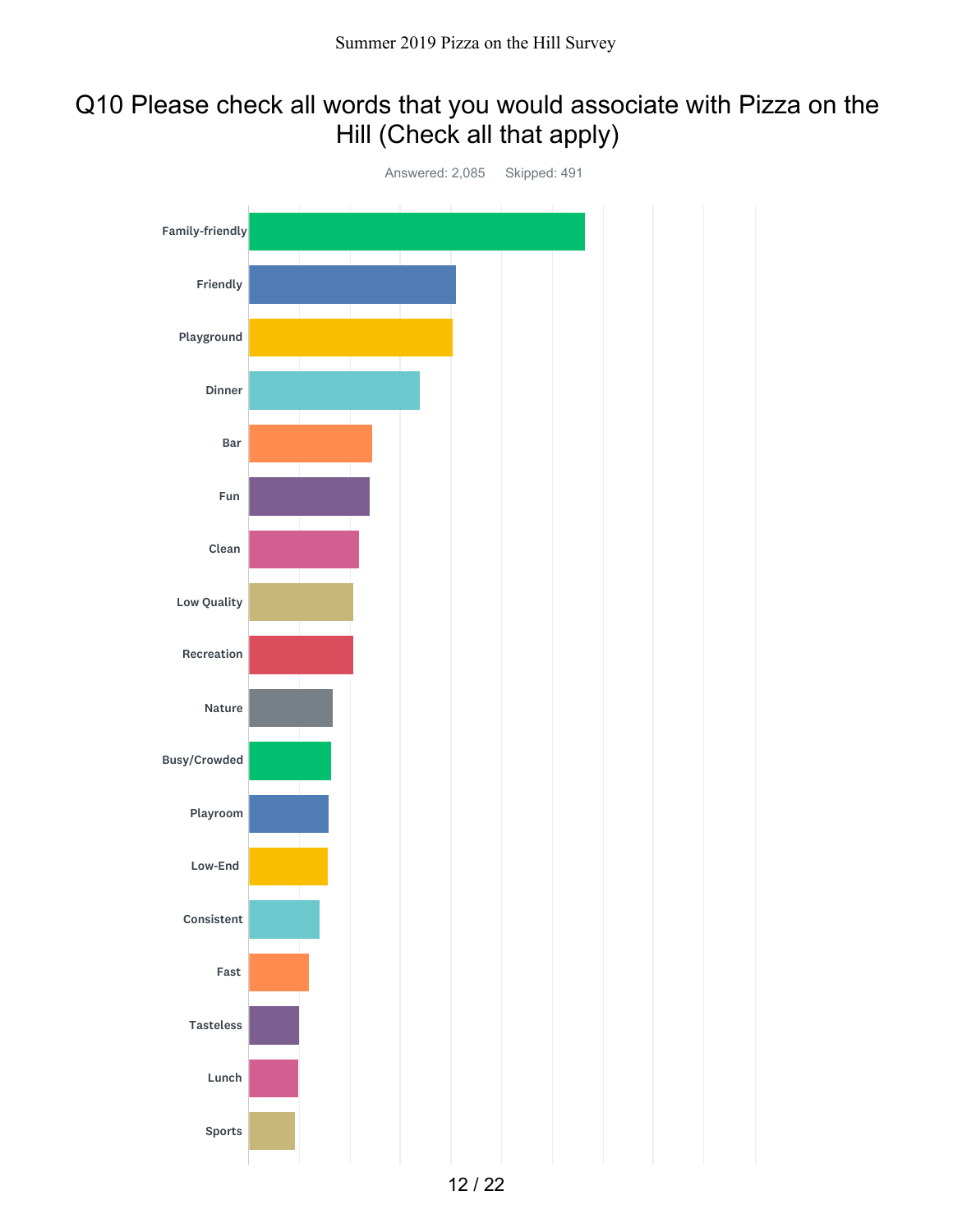#### Summer 2019 Pizza on the Hill Survey



| <b>ANSWER CHOICES</b> | <b>RESPONSES</b> |       |
|-----------------------|------------------|-------|
| Family-friendly       | 66.47%           | 1,386 |
| Friendly              | 41.10%           | 857   |
| Playground            | 40.29%           | 840   |
| Dinner                | 33.86%           | 706   |
| Bar                   | 24.51%           | 511   |
| Fun                   | 24.03%           | 501   |
| Clean                 | 22.01%           | 459   |
| Low Quality           | 20.82%           | 434   |
| Recreation            | 20.72%           | 432   |
| Nature                | 16.74%           | 349   |
| Busy/Crowded          | 16.35%           | 341   |
| Playroom              | 15.88%           | 331   |
| Low-End               | 15.68%           | 327   |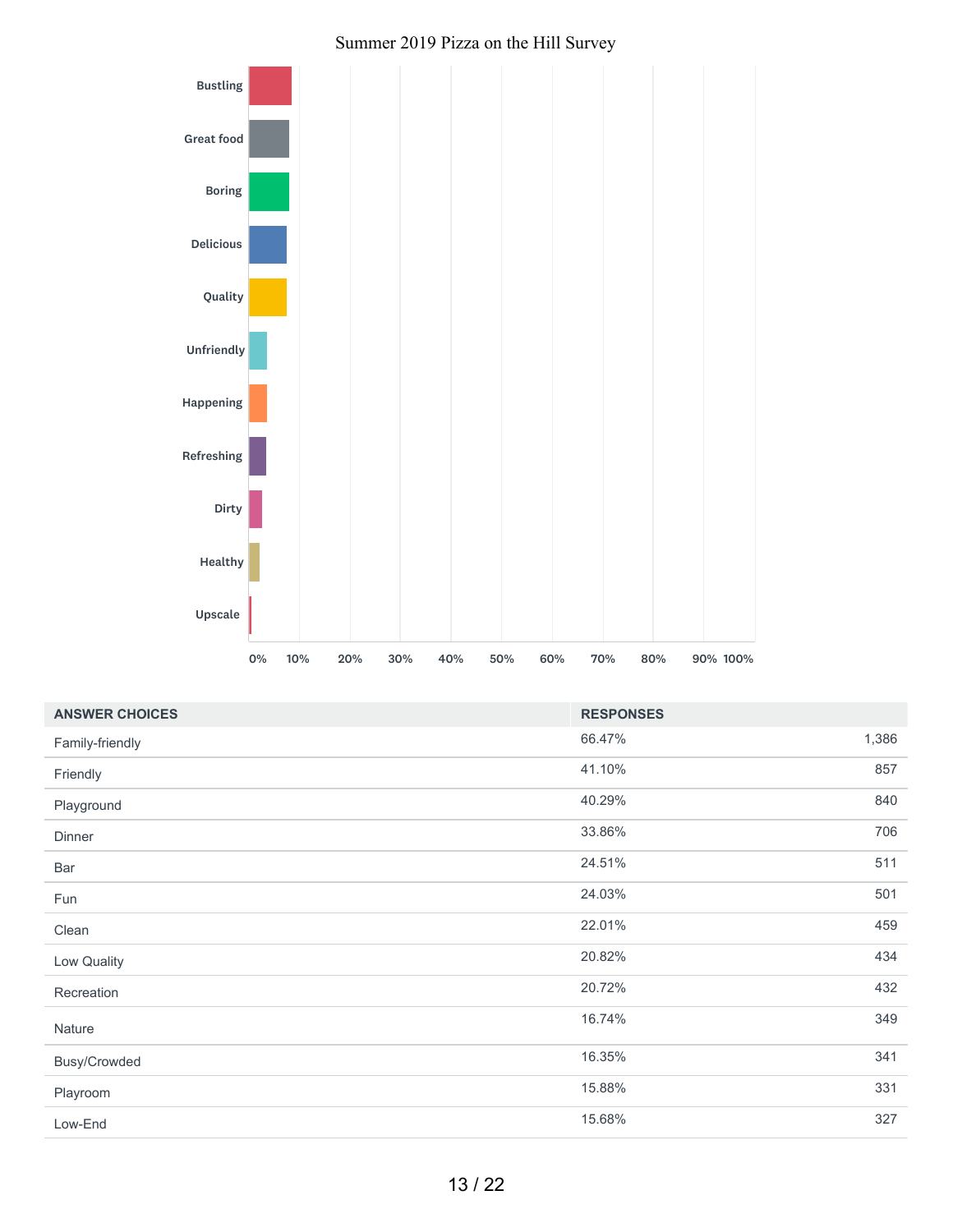#### Summer 2019 Pizza on the Hill Survey

| Consistent               | 13.96% | 291 |
|--------------------------|--------|-----|
| Fast                     | 11.94% | 249 |
| Tasteless                | 9.98%  | 208 |
| Lunch                    | 9.78%  | 204 |
| Sports                   | 9.26%  | 193 |
| <b>Bustling</b>          | 8.59%  | 179 |
| Great food               | 8.25%  | 172 |
| <b>Boring</b>            | 8.15%  | 170 |
| Delicious                | 7.58%  | 158 |
| Quality                  | 7.58%  | 158 |
| Unfriendly               | 3.74%  | 78  |
| Happening                | 3.74%  | 78  |
| Refreshing               | 3.50%  | 73  |
| Dirty                    | 2.73%  | 57  |
| Healthy                  | 2.35%  | 49  |
| Upscale                  | 0.53%  | 11  |
| Total Respondents: 2,085 |        |     |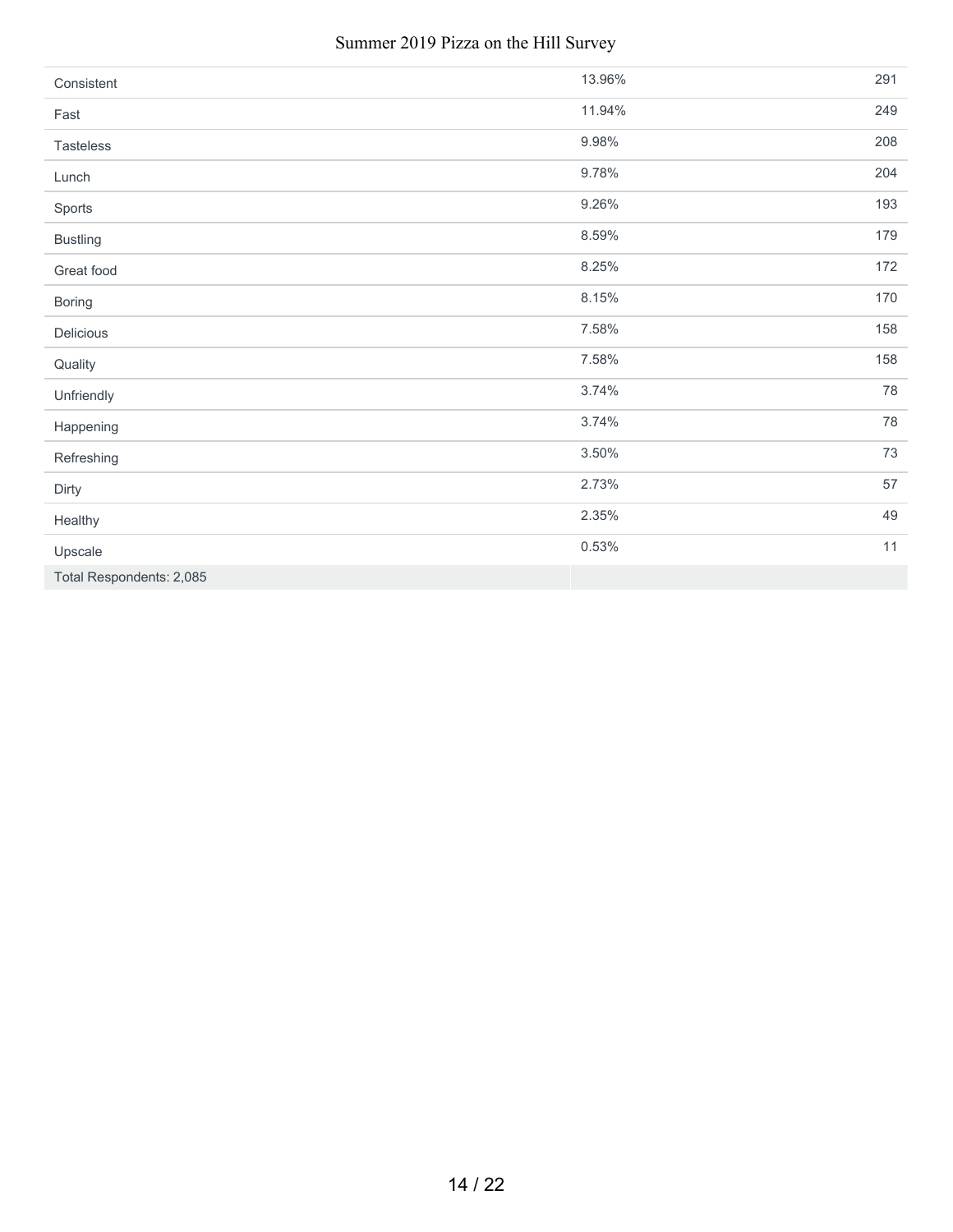#### Q11 Tahoe Donner has two year-round restaurants: The Lodge Restaurant & Pub and Alder Creek Cafe. Does Tahoe Donner need more year-round restaurants, or are two restaurants enough?



| <b>ANSWER CHOICES</b>                          | <b>RESPONSES</b> |       |
|------------------------------------------------|------------------|-------|
| Tahoe Donner needs more year-round restaurants | 41.06%           | 856   |
| Two year-round restaurants is enough           | 58.94%           | 1.229 |
| <b>TOTAL</b>                                   |                  | 2,085 |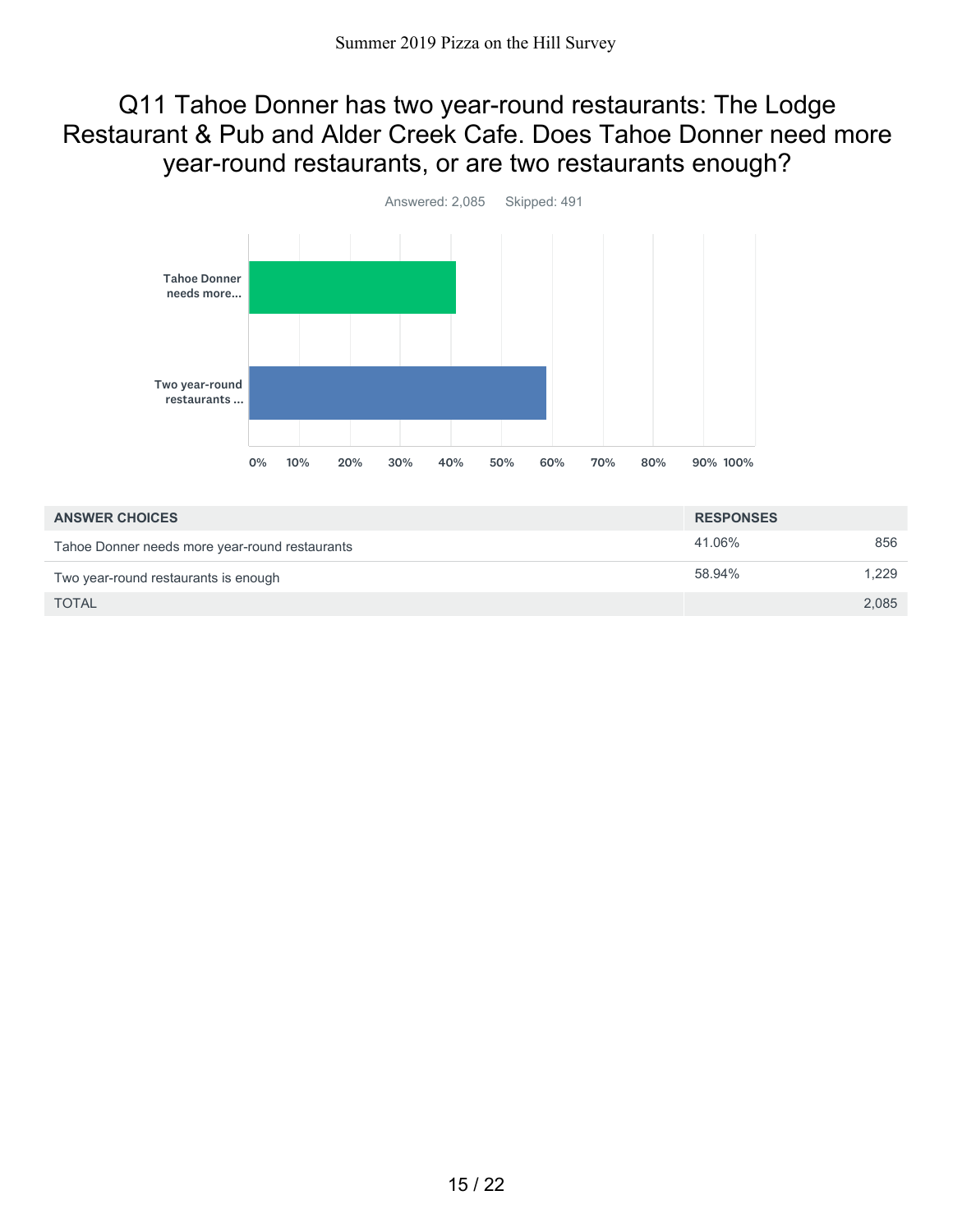## Q12 How important is it to you to have Pizza on the Hill open the following times:

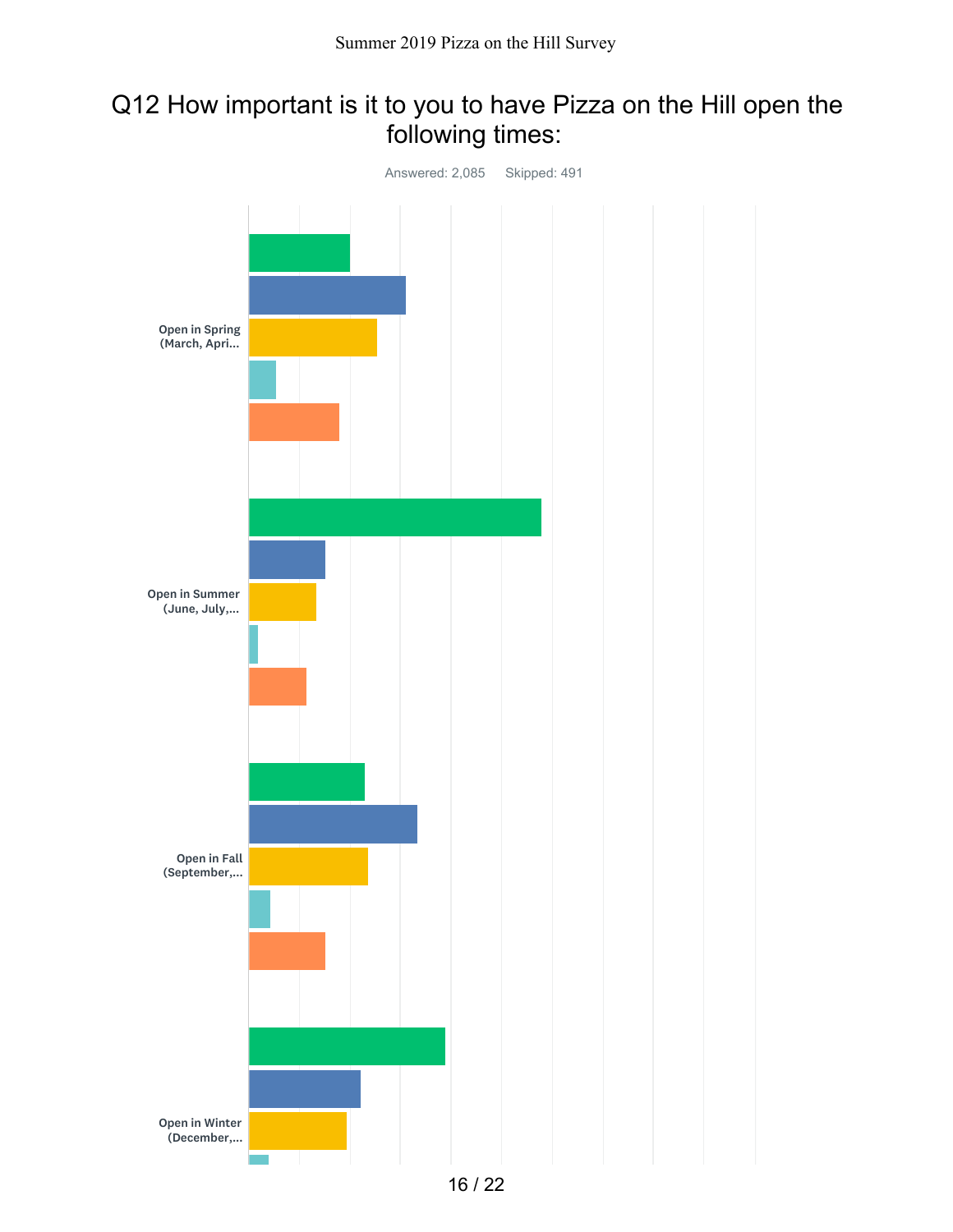



Very Important **Somewhat Important** Neutral Somewhat Not Important **Notify Not Important** 

|                               | <b>VERY</b><br><b>IMPORTANT</b> | <b>SOMEWHAT</b><br><b>IMPORTANT</b> | <b>NEUTRAL</b> | <b>SOMEWHAT NOT</b><br><b>IMPORTANT</b> | <b>VERY NOT</b><br><b>IMPORTANT</b> | <b>TOTAL</b> |
|-------------------------------|---------------------------------|-------------------------------------|----------------|-----------------------------------------|-------------------------------------|--------------|
| Open in Spring (March, April, | 20.13%                          | $31.11\%$                           | 25.43%         | 5.41%                                   | 17.92%                              | 1.903        |
| May)                          | 383                             | 592                                 | 484            | 103                                     | 341                                 |              |
| Open in Summer (June, July,   | 57.90%                          | 15.23%                              | 13.46%         | 1.81%                                   | 11.60%                              | 1,931        |
| August)                       | 1,118                           | 294                                 | 260            | 35                                      | 224                                 |              |
| Open in Fall (September,      | 23.03%                          | 33.47%                              | 23.71%         | 4.46%                                   | $15.32\%$                           | 1.906        |
| October, November)            | 439                             | 638                                 | 452            | 85                                      | 292                                 |              |
| Open in Winter (December,     | 38.83%                          | 22.23%                              | 19.47%         | 3.96%                                   | 15.51%                              | 1.921        |
| January, February)            | 746                             | 427                                 | 374            | 76                                      | 298                                 |              |
| Open during all seasons       | 26.12%<br>501                   | 28.73%<br>551                       | 25.23%<br>484  | 3.96%<br>76                             | 15.95%<br>306                       | 1.918        |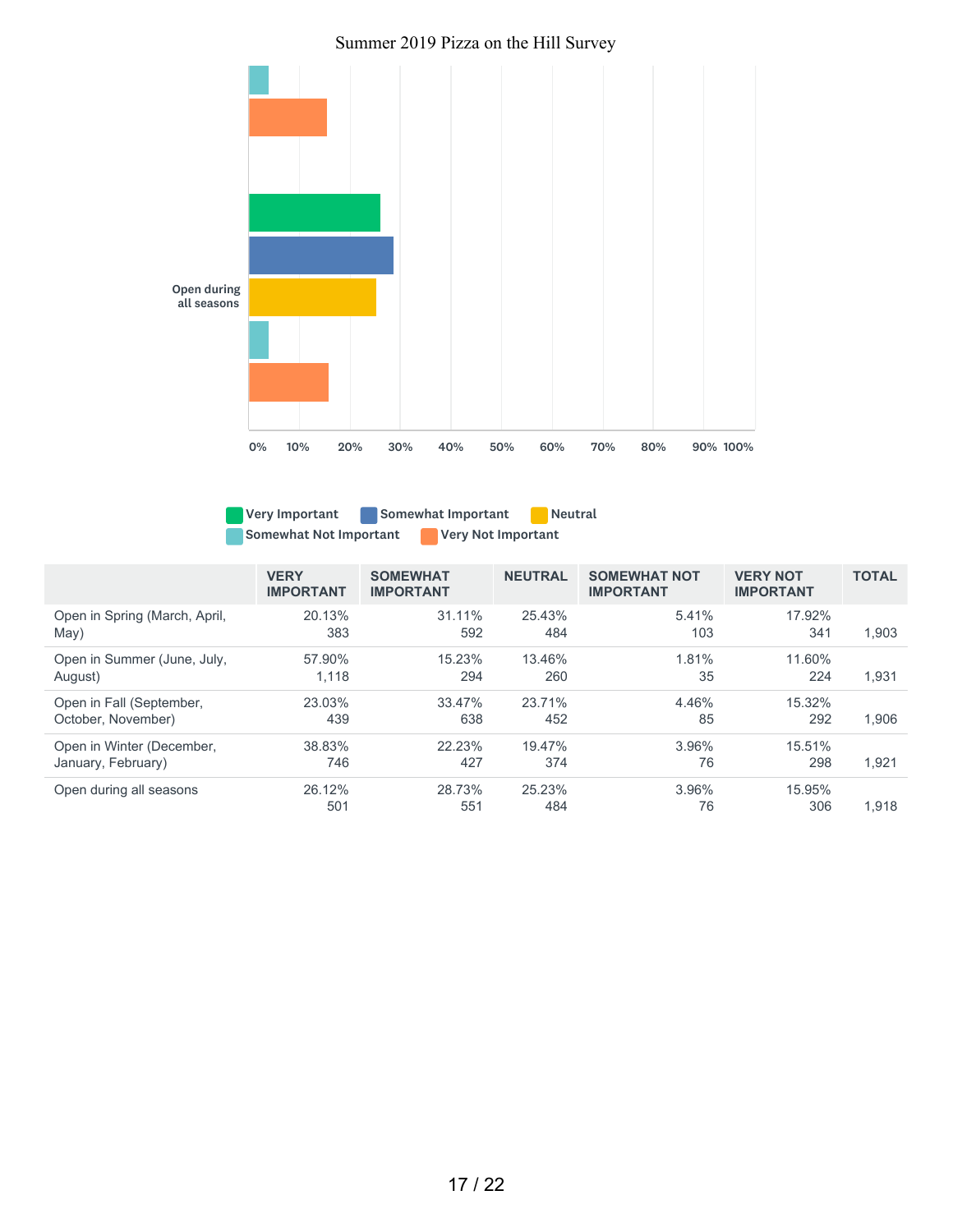# Q13 How many times do you think you would visit in the Spring?



| <b>ANSWER CHOICES</b>    | <b>AVERAGE NUMBER</b> | <b>TOTAL NUMBER</b> | <b>RESPONSES</b> |
|--------------------------|-----------------------|---------------------|------------------|
|                          |                       | 6.655               | .949             |
| Total Respondents: 1,949 |                       |                     |                  |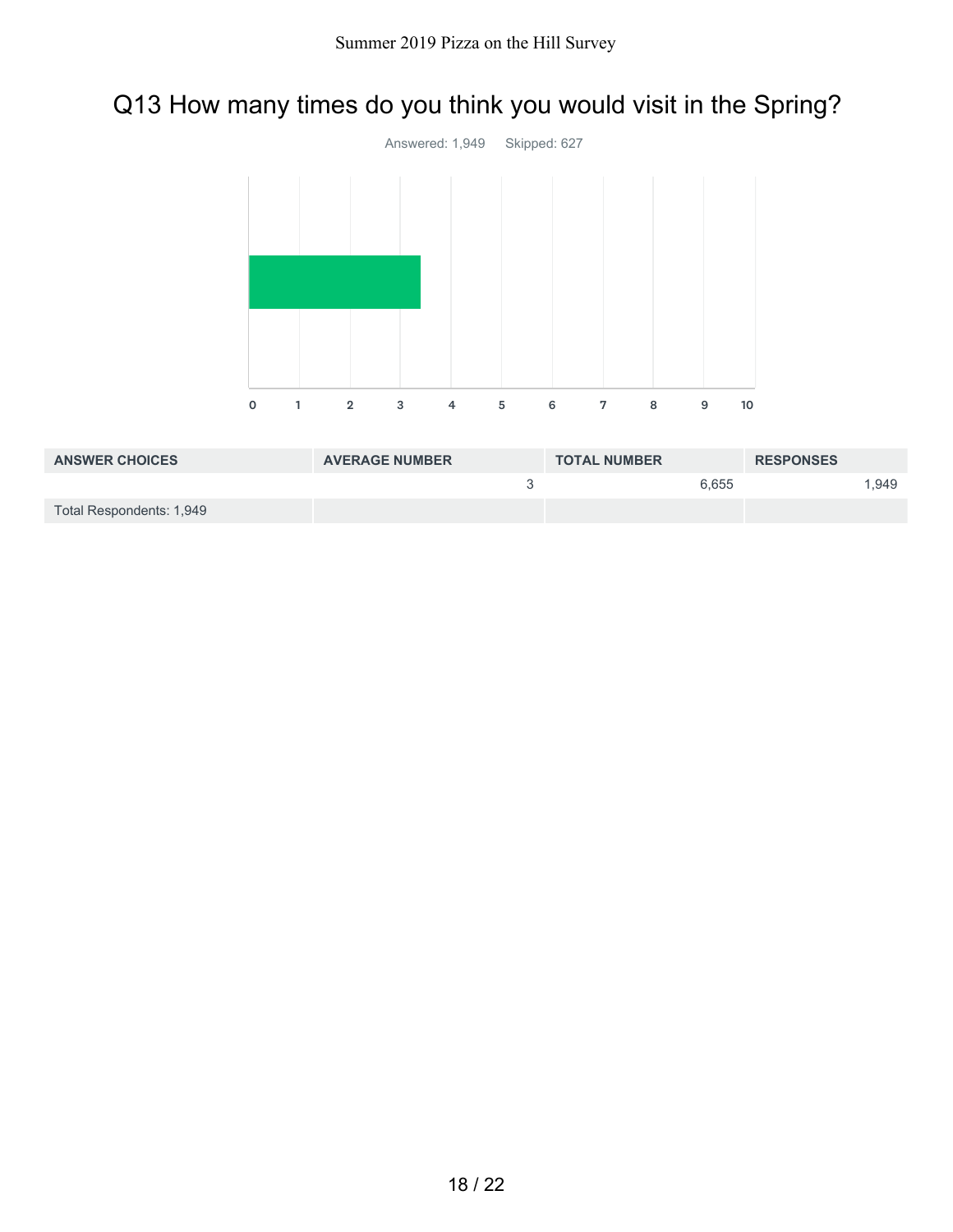# Q14 How many times do you think you visit in the Fall?



| <b>ANSWER CHOICES</b>    | <b>AVERAGE NUMBER</b> | <b>TOTAL NUMBER</b> | <b>RESPONSES</b> |
|--------------------------|-----------------------|---------------------|------------------|
|                          |                       | 6.676               | .947             |
| Total Respondents: 1,947 |                       |                     |                  |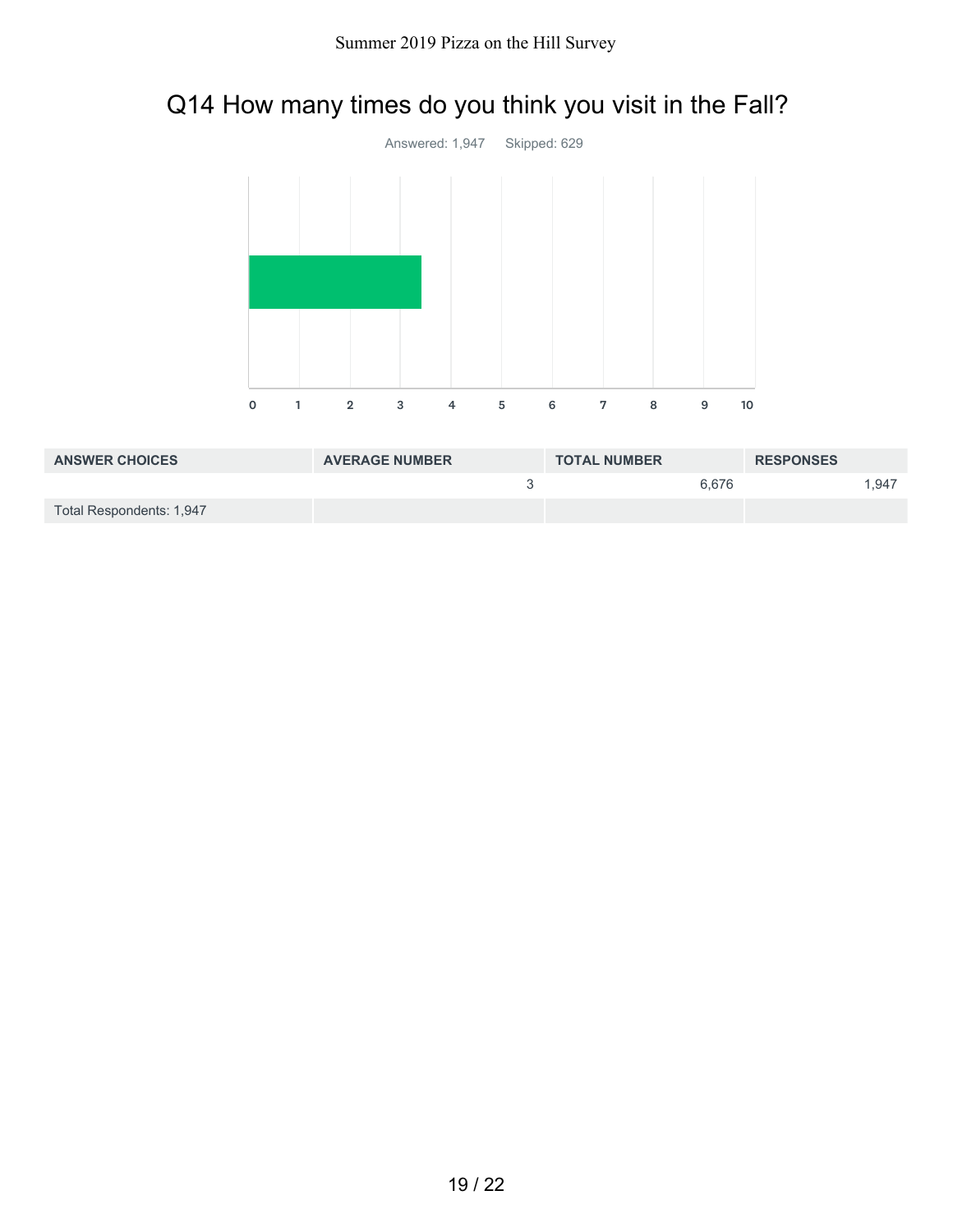### Q15 Which best describes your use of your home(s) or property(ies) in Tahoe Donner? Select all that apply



| <b>ANSWER CHOICES</b>    | <b>RESPONSES</b> |       |
|--------------------------|------------------|-------|
| Full-time resident       | 22.10%           | 458   |
| Part-time resident       | 72.49%           | 1.502 |
| Other (please specify)   | 6.42%            | 133   |
| Total Respondents: 2,072 |                  |       |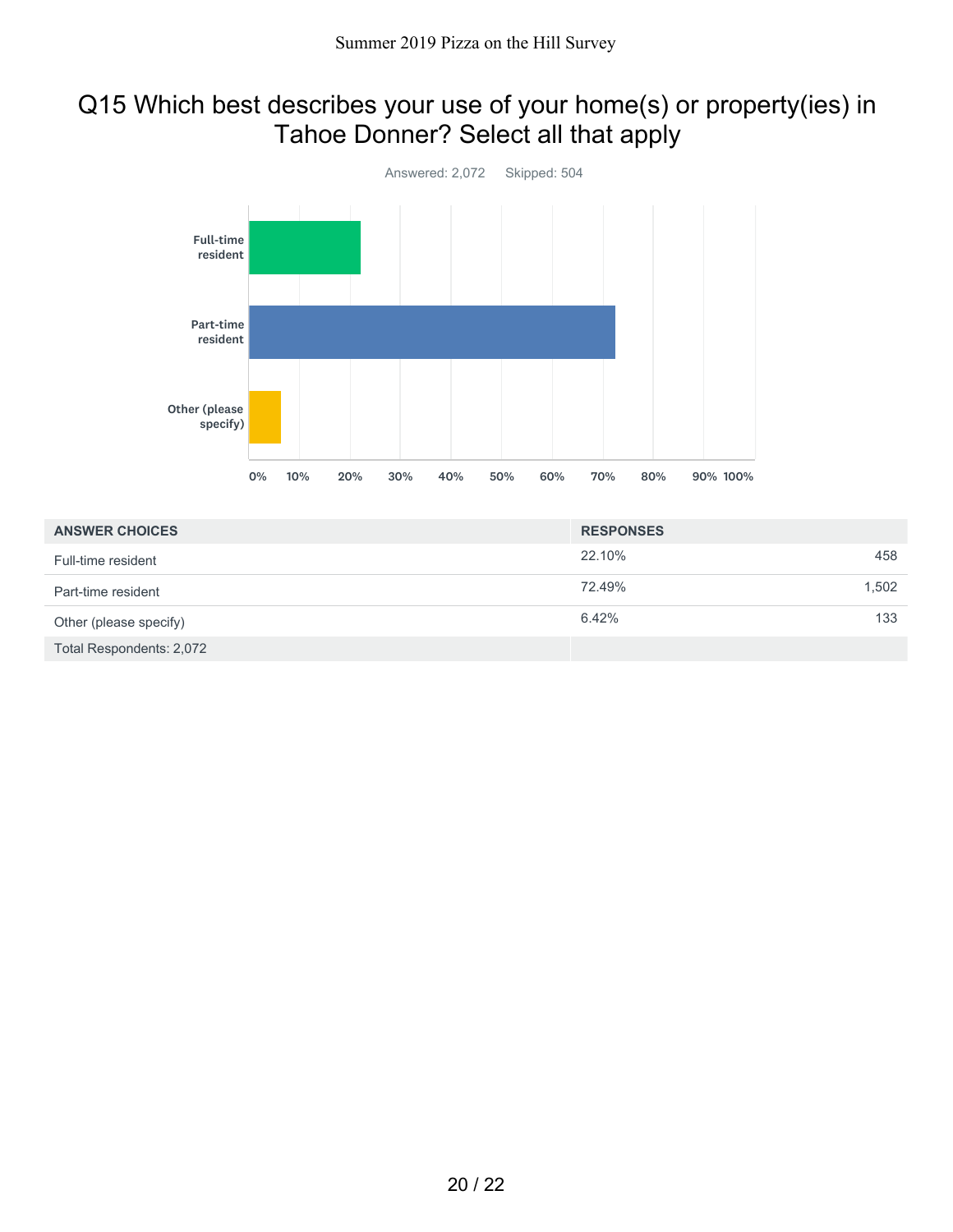

# Q16 Please indicate your age:

| <b>ANSWER CHOICES</b> | <b>RESPONSES</b> |       |
|-----------------------|------------------|-------|
| Under 18 years        | 0.10%            | 2     |
| 18-34 years           | 1.97%            | 41    |
| 35-49 years           | 30.56%           | 635   |
| 50-64 years           | 39.70%           | 825   |
| 65+ years             | 24.83%           | 516   |
| Decline to state      | 2.84%            | 59    |
| <b>TOTAL</b>          |                  | 2,078 |